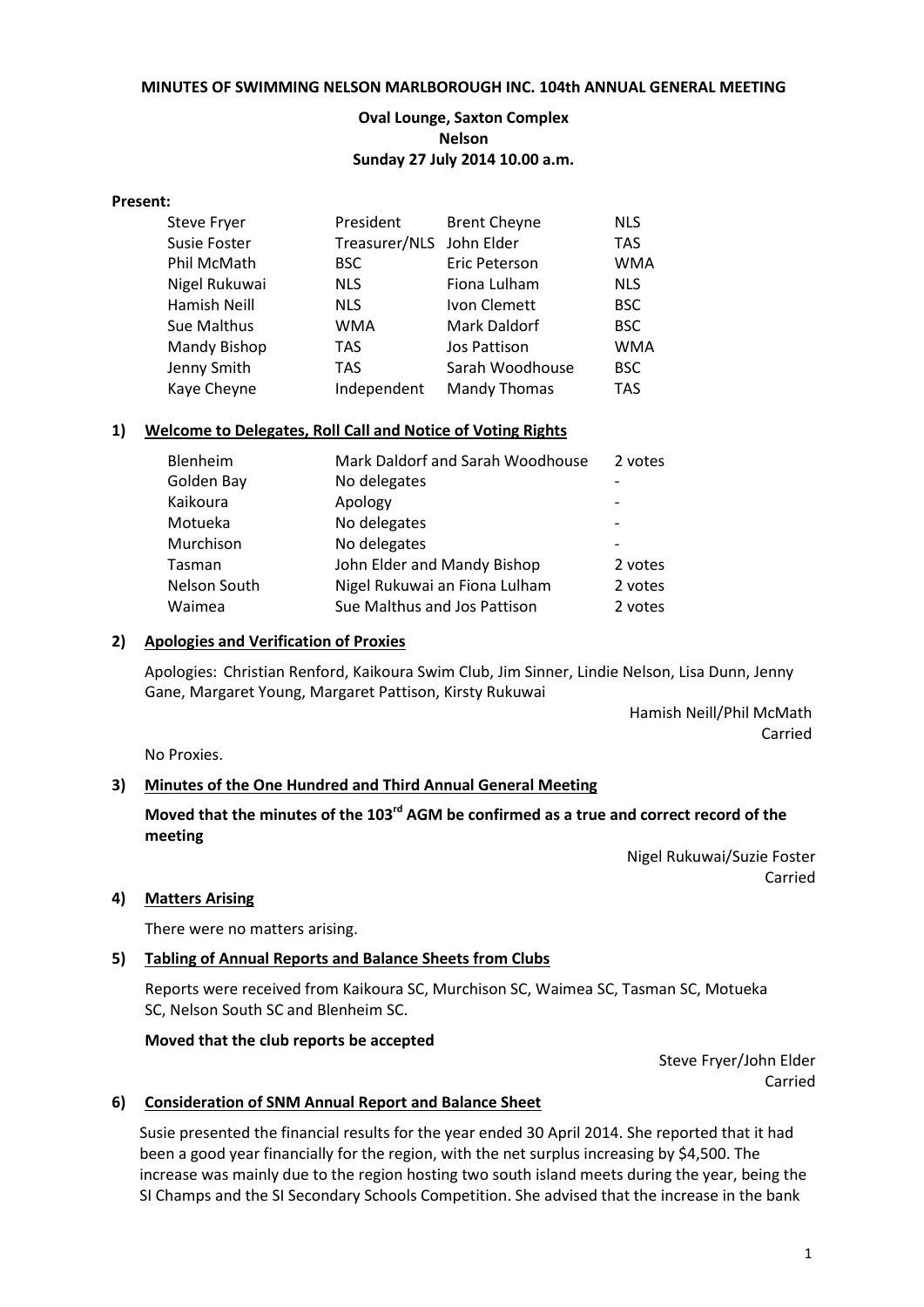account was largely due to the receipt of \$20,000 from the Canterbury Community Trust to be put towards purchasing touchpads.

Nigel asked how long we had to be able to spend the money and Susie replied one year from the date of receipt, which was in March 2014.

The Audit Report is attached: it is an unqualified report received from Brown & Associates.

### **Moved that the Financial Report be accepted**

Susie Foster/Sue Malthus Carried

## **7) Election of Board, Life Membership and Awards Committee, other Committees & President**

## *Election of Board Members*

Steve noted that a nomination form has been received for Mandy Bishop and that the following Board members were willing to be nominated for another term: Phil McMath, Susie Foster, Jim Sinner, Sue Malthus, Hamish Neill, Stephen Fryer and John Elder.

## **Moved that Phil McMath, Susie Foster, Jim Sinner, Sue Malthus, Hamish Neill, Stephen Fryer, John Elder, Mandy Bishop.**

 Hamish Neill/John Elder Carried

#### *Election of President*

**Moved that Stephen Fryer be elected as President**

Hamish Neill/Phil McMath Carried unanimously

## *Election of Life Membership and Awards Committee*

**Moved that the existing members of Life Membership and Awards Committee be re-elected: Margaret Young, Ivon Clemett, Jos Pattison and the President of SNM**

> Steve Fryer/Phil McMath Carried

# *Election of Technical Committee*

**Moved that the existing Technical Committee members be re-elected: Stephen Fryer, Ivon Clemett, Phil McMath & Kirsty Rukuwai**

> Steve Fryer/Nigel Rukuwai Carried

#### **8) Consideration of Remits**

One remit had been circulated and were discussed at the meeting.

#### *# 1 Scoring relays for Club Trophies*

The advantage that the larger, more competitive clubs would receive over the smaller clubs if this change is made was discussed, however it was agreed that this was unlikely to be the deciding factor in whether a smaller club won a trophy or not as the relays carried the same points as a single event.

The possible advantage gained by a larger club entering more than one relay team was also discussed however in the end it was agreed that this change should be made as it was consistent with the scoring of relays at national meets.

#### **Moved that Remit #1 be accepted**

Nigel Rukuwai/John Elder Carried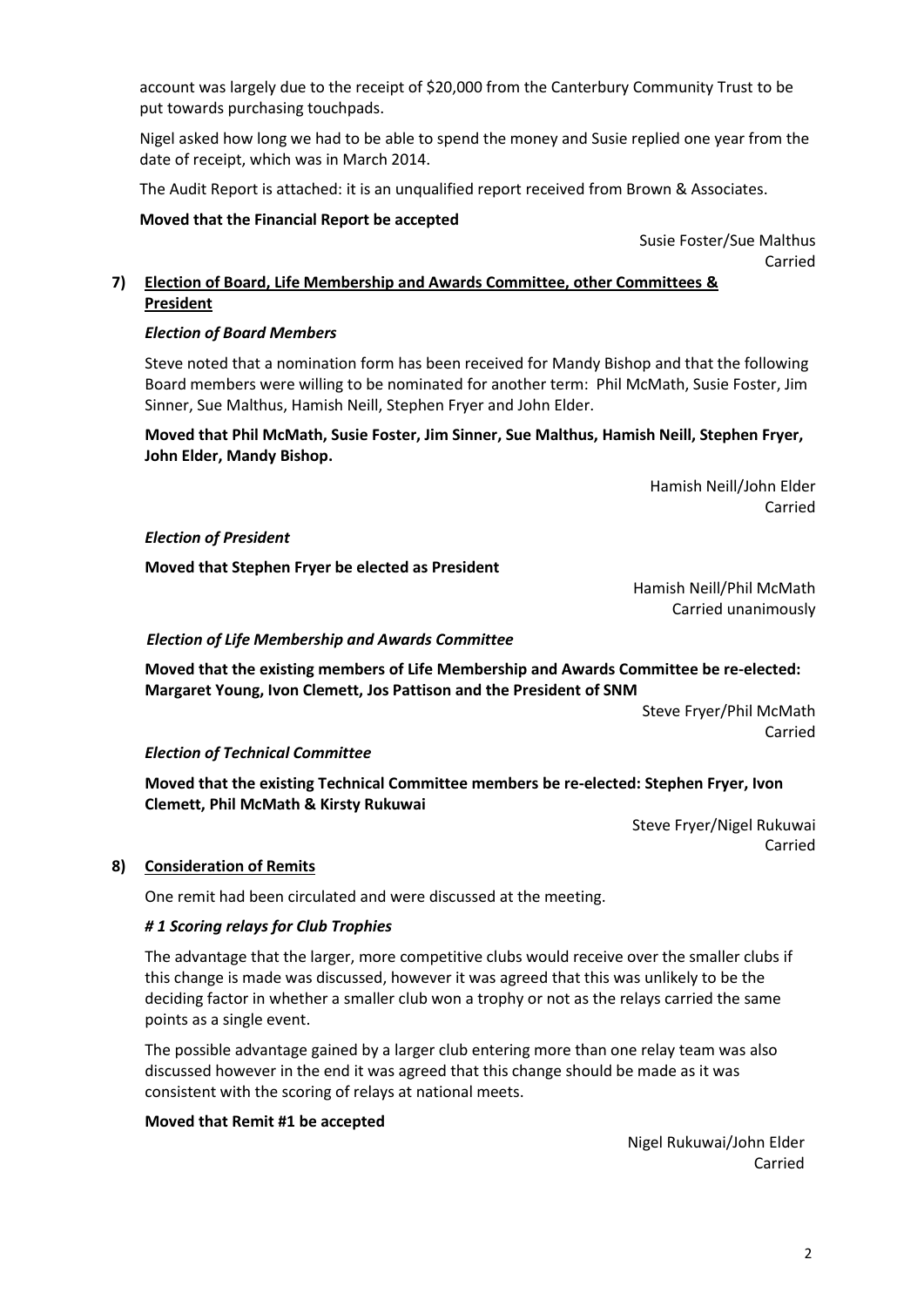### **9) Recommendations from the Life Membership and Awards Committee**

The Committee presented the following:

| Recognition    | Alex Lloyd    | Blenheim        |
|----------------|---------------|-----------------|
| <b>Service</b> | Fletcher Kydd | <b>Blenheim</b> |
|                | Jo Kydd       | Blenheim        |

**Special Award for Outstanding Services to Swimming Nelson Marlborough** Brent Chevne Nelson South

**Moved that the above recommendations for Honours and Awards be confirmed**

Steve Fryer/Phil McMath Carried

#### **10) Swimming Nelson Marlborough Affiliation Fees and budget for 2014-2015 Season**

**Moved that SNM affiliation fees for competitive swimmers for 2014-15 be set at \$85.00 (inc GST) of which \$50 comprises SNZ affiliation fees.**

> Mark Daldorf/Susie Foster Carried

#### **11) General Business**

**• SNM SWIMMERS AWARDS** 

# **SNM Representative badges for 2014 (to be presented at SNM Winter Meet)**

Emmabeth Jensen (Tasman) Catilin Delaney (Tasman) Talya Harwood (Tasman) Luke Kelly (Nelson South) Libby Neill (Nelson South) Bailee Spriggs (Nelson South) Cassandra Hagan (Tasman) Thomas Heaton (Tasman) Oriana Houra (Blenheim) Matai McGuinniety (Nelson South) Georgina Trengrove (Nelson South)

# **Country and Town Representative Badges for 2014 (to be presented at SNM Winter Meet)**

Jasmine Hollis (Waimea) Emma Lovell (Waimea) Gabrielle Lovell (Waimea)

# **Belsham Trophy 2013-14**

Ellie Rukuwai Nelson South

# **Regional constitutions**

Brent discussed some of the planned changes to the regional constitutions. Swimming New Zealand will hold its AGM in September 2014 and at this AGM it likely that they will pass a